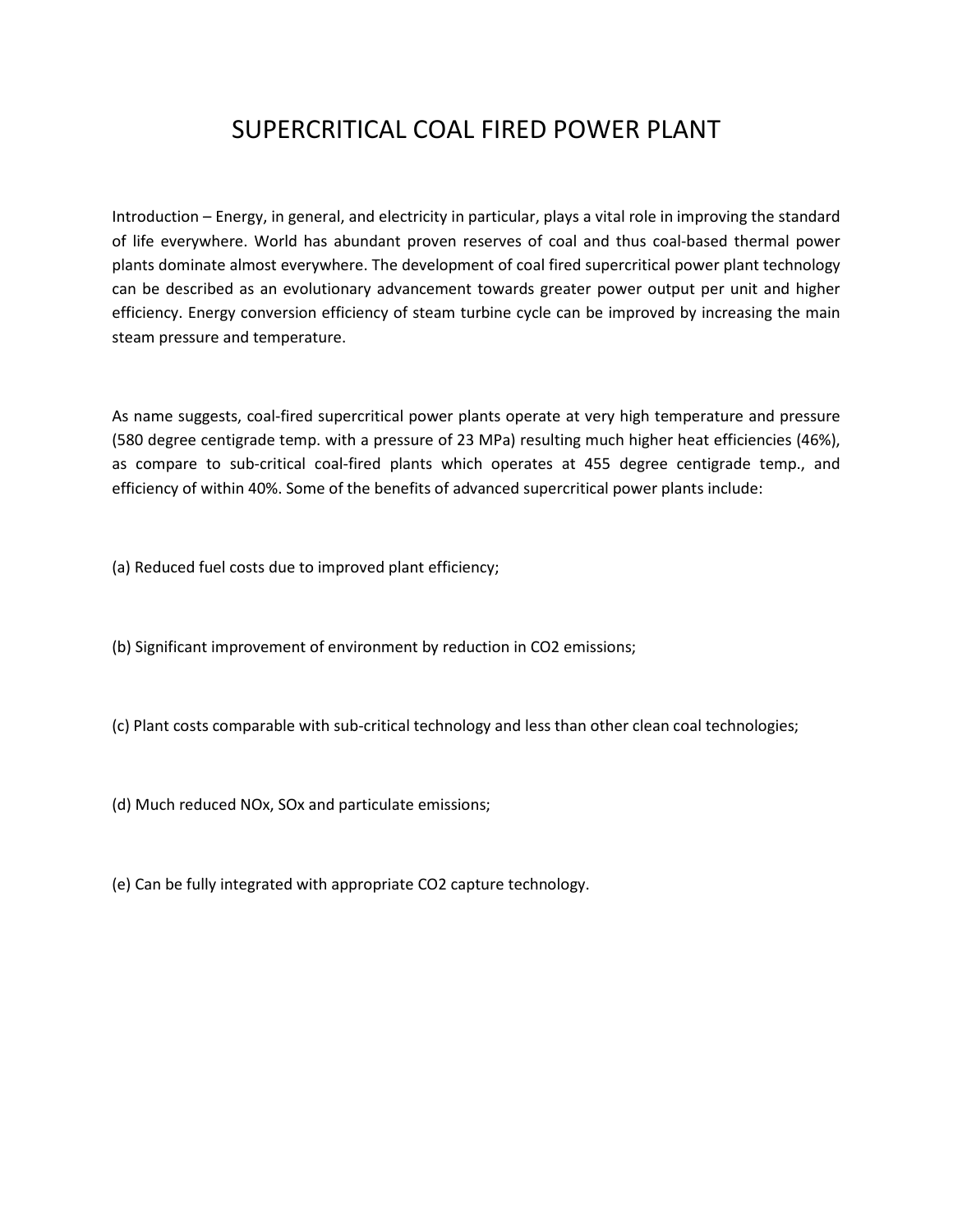

Supercritical technology and its advantages - In other words, supercritical power plants are highly efficient plants with best available pollution control technology, reduces existing pollution levels by burning less coal per megawatt-hour produced, capturing the vast majority of the pollutants. This increases the kWh produced per kg of coal burned, with fewer emissions.

Because of the above techno-economic benefits along with its environment-friendly cleaner technology; more and new power plants are coming-up with this state-of-the-art technology. As environment legislations are becoming more stringent, adopting this cleaner technology have benefited immensely in all respect. As LHV (lower heating value) is improved (from 40% to more than 45%); a one percent increase in efficiency reduces by two percent, specific emissions such as CO2, NOx, SOx and particulate matters.



"Supercritical" is a thermodynamic expression describing the state of a substance where there is no clear distinction between the liquid and the gaseous phase (i.e. they are a homogenous fluid). Water reaches this state at a pressure above 22.1 MPa. The efficiency of the thermodynamic process of a coal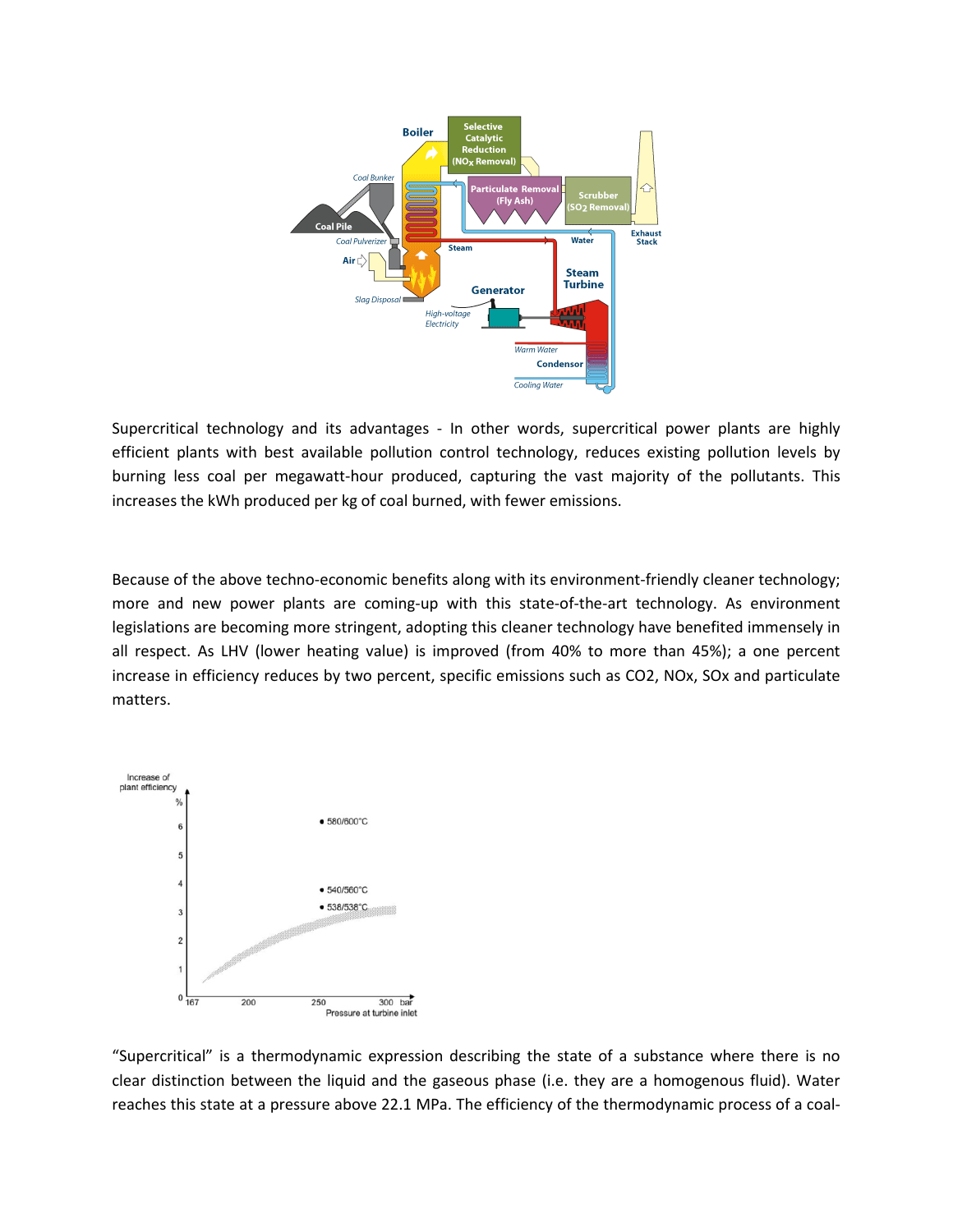fired power describes how much of the energy that is fed into the cycle is converted into electrical energy. The greater the output of electrical energy for a given amount of energy input, the higher the efficiency. If the energy input to the cycle is kept constant, the output can be increased by selecting elevated pressures and temperatures for the water-steam cycle.

Increased thermal efficiency observed when the temperature and pressure of the steam is increased. By raising the temperature from 580 °C to 760 °C and the pressure out of the high pressure feed-water pump from 33 MPa to 42 MPa, the thermal efficiency improves by about 4% (Ultra-supercritical steam condition).

Moreover, there are various operational advantages in case of supercritical power plant. There are several turbine designs available for use in supercritical power plants. These designs need not fundamentally differ from designs used in sub-critical power plants. However, due to the fact that the steam pressure and temperature are more elevated in supercritical plants, the wall-thickness and the materials selected for the high-pressure turbine section need reconsideration. The supercritical plant needs 'once-through' boiler, where as 'drum' type boiler is required by sub-critical power plant. In fact, once-through boilers are better suited to frequent load variations than drum type boilers, since the drum is a component with a high wall thickness, requiring controlled heating.

The performance of supercritical plant depends on steam condition. Steam conditions up to 30 MPa/600°C/620°C are achieved using steels with 12 % chromium content. Up to 31.5 MPa/620°C/620°C is achieved using Austenite, which is a proven, but expensive, material. Nickel-based alloys, would permit 35 MPa/700°C/720°C, yielding efficiencies up to 48%. Lot R&D inputs and allying with suppliers are required to achieve higher performance.

Moreover, fuel flexibility is not compromised in Once-Through Boilers. A wide variety of fuels have already been implemented for once-through boilers. All types of coal as well as oil and gas have been used.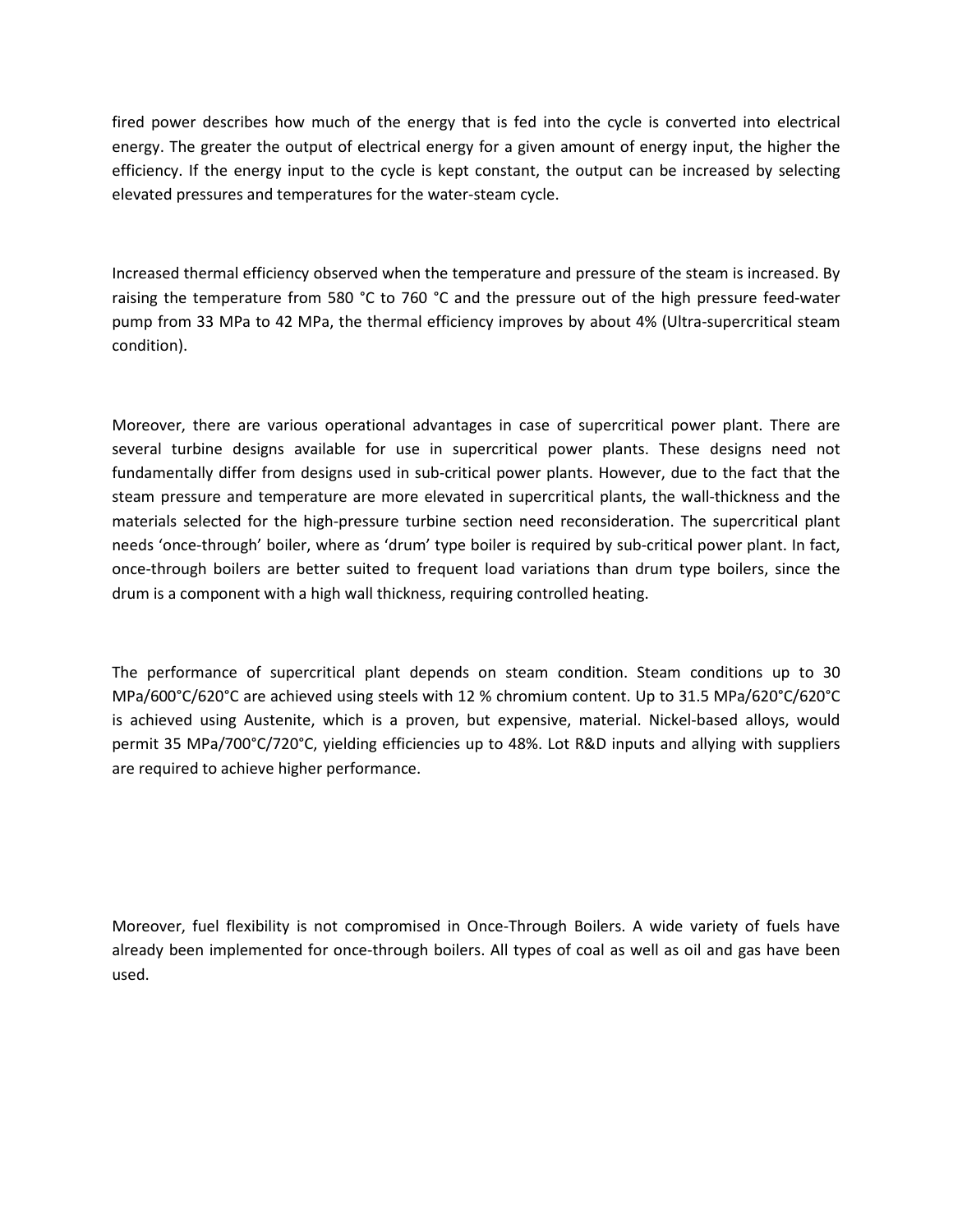Conclusion – Thus, new pulverised coal combustion systems – utilising supercritical and ultrasupercritical technology – operate at increasingly higher temperatures and pressures and therefore achieve higher efficiencies than conventional sub-critical units with significant CO2 reductions. The objective of power plants within toady's market boundaries is more than ever to ensure high efficiency (to reduce the environmental impact as much as possible) while at the same time to increase their economics in competition to existing alternatives. The development of an economical and efficient concept needs to look at the steam turbine all other main components like boiler, flue gas cleaning equipment and the optimization of the water-steam-cycle as main parts for the optimization.

Current designs of supercritical plants have installation costs that are only 2% higher than those of subcritical plants. Fuel costs are considerably lower due to the increased efficiency and operating costs are at the same level as sub-critical plants. Specific installation cost i.e. the cost per megawatt (MW) decreases with increased plant size. This plant concept fulfils the requirement to balance reliable power supply, sustainable use of existing resources and economic operation.



Today, supercritical steam turbine cycle is the leading "clean coal" technology in widespread application. Supercritical steam cycle technology has been used for decades and is becoming the system of choice for new commercial coal-fired plants in many countries. Because of the high performance, efficiency and preservation of much cleaner environments than sub-critical coal-fired power plants, more than 500 supercritical coal-fired power plants are operating in the developed countries like US, Europe, Russia and in Japan. Most of the new power plants coming up now-a-days are of supercritical coal-fired technology. Recent plant built in Europe and Asia use supercritical boiler-turbine technology and China has made this standard on all new plant 600MW and upwards.